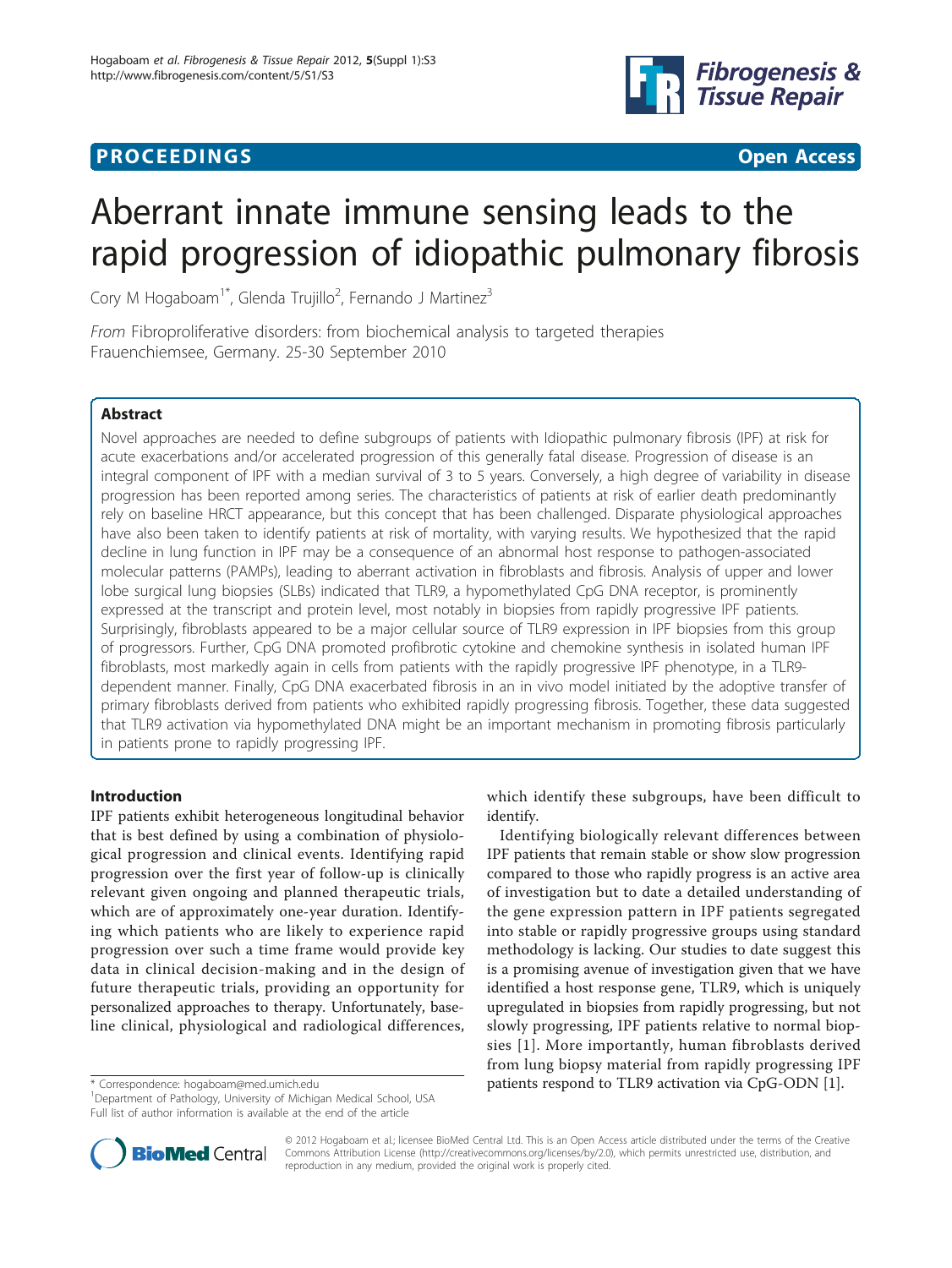#### Results

## Physiology defines subgroups of IPF patients with varying disease progression

A high degree of heterogeneity in longitudinal physiological behavior is noted. In a group of 80 patients with IPF we examined the predictive ability of serial change in FVC over six or twelve months to predict subsequent survival [[2](#page-3-0)]. At six months of initial follow-up 32% while at 12 months 54% of IPF patients exhibited a greater than 10% decrease in FVC. The predictive ability of a greater than 10% decrease in FVC at six months on subsequent mortality and the 12 month data were remarkably similar. In a larger study of IPF patients ( $n = 197$ ), we examined the relationship of longitudinal change in FVC,  $DL_{CO}$  or six minute walk performance stratified by baseline six-minute walk desaturation. An FVC decrease  $> 10\%$  or a DL<sub>CO</sub> decrease of at least 15% was shown to strongly predict subsequent mortality or rapidly progressing IPF. Those patients who did not show these changes in lung function appeared to have a slower progressing IPF. Together, these data support that longitudinal physiological behavior can be used to segregate IPF patients into groups with differing long-term mortality, and physiological heterogeneity is a strong predictor of longitudinal disease course.

## Acute exacerbations contribute to mortality in IPF patients

In the placebo arm of a large therapeutic trial, we reported that 36 (21.4%) IPF patients died during 72 weeks of follow-up [[3\]](#page-3-0). Death was considered by the primary investigators to be IPF-related in 89% of the cases. In 47% of these IPF-related deaths, investigators characterized disease progression as acute or abrupt suggesting that an acute exacerbation of disease was the reason for death. Figure 1 illustrates the longitudinal change in FVC among the IPF patients who died abruptly (Panel A) and those that died due to sub-acute deterioration (Panel B). A decrease in FVC was not consistently noted in patients who died acutely. These data highlight limitations of physiological deterioration in predicting mortality and suggested that additional endpoints are needed to define longitudinal phenotype behavior in IPF. The occurrence of acute exacerbations in IPF is an appropriate eventbased component of a marker for disease progression.

To clarify the definition of acute exacerbations for clinical care and clinical trials a multinational, multi-investigator committee was convened with support from the NIH-sponsored Idiopathic Pulmonary Fibrosis Clinical Research Network. Table [1](#page-2-0) shows the criteria used for a working diagnosis of an acute exacerbation. The totality of these data suggests that a phenotypic definition of rapid progression in IPF should include physiological change (FVC and/or  $DL_{CO}$ ), acute exacerbation or mortality (Table [2](#page-2-0)).

#### TLR9 transcript expression is markedly increased in upper and lower lobe surgical lung biopsies from rapidly progressive but not slow IPF

In order to test the hypothesis that rapid progression of IPF might be a consequence of altered innate immune sensing and responsiveness to pathogen associated molecular patterns, we examined the relative levels of expression of TLR9 via quantitative PCR analysis in upper and lower lobe open lung biopsies obtained from patients with IPF compared with the histologically normal margins from resected lung tumors [\[1](#page-3-0)]. Normal tissues have low transcript expression for TLR9. Quantitative PCR analyses showed marked increases in the levels of expression of TLR9 in IPF SLBs relative to the levels of TLR9 expression detected in normal margins from resected lung tumors. TLR9 transcript expression in SLBs from rapidly progressive and slowly progressing IPF patients, and it appeared that TLR9 transcript expression relative to the normal biopsies was elevated in the rapidly progressive group versus slow IPF patients. Together, these data suggested that increased TLR9 expression might contribute to the rapidly progressive phenotype in IPF.

## TLR9 is expressed in the interstitial areas of rapidly progressive IPF SLBs

Molecular analysis through real time PCR showed that TLR9 expression was higher in IPF SLBs than in normal tissue; therefore to confirm these data and to localize the cellular source of pulmonary TLR9 mRNA expression,

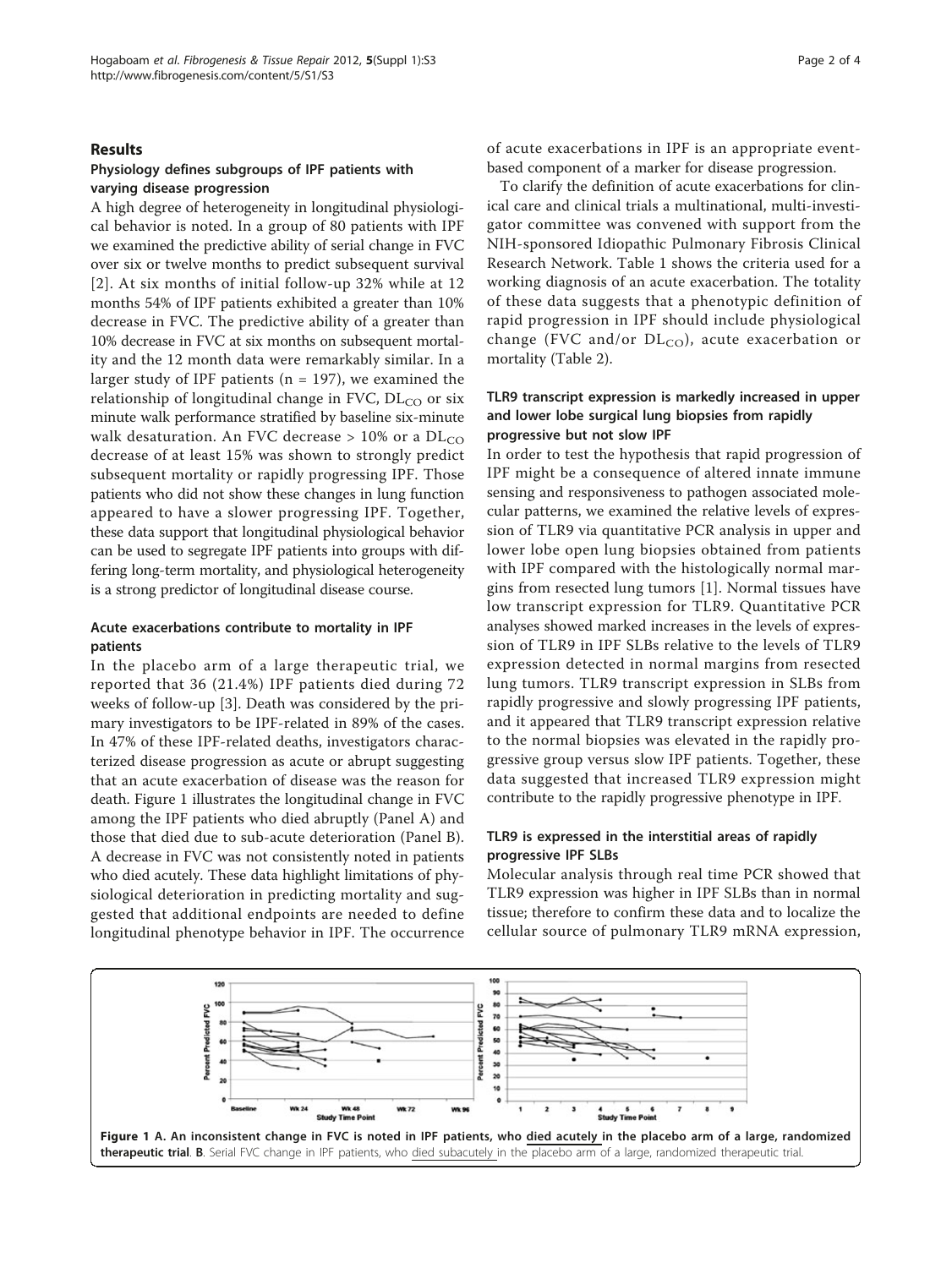#### <span id="page-2-0"></span>Table 1 Criteria suggested for defining an acute exacerbation of IPF

Previous or concurrent diagnosis of IPF

Unexplained worsening or development of dyspnea within 30 days HRCT with new bilateral ground-glass abnormality and/or consolidation superimposed on a background reticular or honeycomb pattern consistent with UIP

No evidence of pulmonary infection by endotracheal aspirate or bronchoalveolar lavage

Exclusion of alternative causes, including the following: Left heart failure

Pulmonary embolism

Identifiable cause of acute lung injury

we performed immunohistochemistry on whole lung sections from IPF and normal margin surgical resection specimens. TLR9 staining was detected in SLBs from IPF patients. Of interest, TLR9 staining was localized not only in morphologically distinct immune cells but also in the alveolar epithelium (particularly in what appears morphologically to be type II cells) and in the interstitial areas of the IPF biopsies. TLR9 expression was present only in morphologically distinct immune cells but was not detected in interstitial areas of histologically normal lung tissue. Thus, these data confirmed that TLR9 protein was prominently expressed in IPF biopsy material, and provided evidence that the increase in TLR9 transcript expression in IPF was due to the expression of this receptor by cell types not normally positive for TLR9.

## TLR9-dependent, CpG ODN-induced cytokine and chemokine synthesis was noted in rapidly progressive IPF fibroblast cells but not slow IPF fibroblast cells

Based on the observation that TLR9 expression was remarkably enhanced in the interstitial areas of biopsies collected from patients affected by IPF, we have further investigated the expression of TLR9 protein in cultured IPF fibroblasts [[4\]](#page-3-0). Using confocal microscopy, we detected high levels of TLR9 in the cytoplasm of untreated (i.e. media alone condition) fibroblasts from rapidly progressive IPF and the pattern of expression was homogeneous within the intracellular compartment. TLR9 was detected in slow IPF fibroblasts but the levels of expression were much lower than those detected in the rapidly

## Table 2 Methodology utilized to define slowly vs. rapidly progressive IPF

Physiological (over first year of follow-up) Consistent FVC decrease > 10% Consistent  $DL_{CO}$  decrease  $> 15%$ Event based (over first year of follow-up) All cause mortality Acute exacerbation

progressive group. The TLR9 dependence of CpG ODN effects on human IPF fibroblasts was assessed using chloroquine. In these studies, the addition of CpG ODN to fibroblast cultures drove the expression of PDGF-BB, CXCL8, CXCL1, CCL5, CCL7, CCL11, and CCL2 in cultures of rapidly progressive fibroblasts but not in fibroblasts from slow IPF. Also, the presence of chloroquine in cultures of human fibroblasts reversed the CpG ODN effect in rapidly progressive fibroblasts. Importantly, there no evidence that this compound altered growth factor or chemokine generation by IPF fibroblasts due to toxic or non-specific effects when added alone. CCL2 in particular is a potent profibrotic mediator in the lung [\[5-7\]](#page-3-0). Together, these data suggest that CpG ODN drives chemokine synthesis in fibroblasts from rapidly progressive patients but not in fibroblasts from slow IPF patients. The stimulatory effect of CpG ODN in the former group of fibroblasts is TLR9-dependent.

## CpG ODN exacerbates the fibrotic response in a SCID model of IPF

To explore whether CpG ODN altered fibrosis in a model of IPF in SCID mice developed in our laboratory [[1,8](#page-3-0)], we introduced CpG ODN by intranasal instillation into SCID mice, which had been intravenously injected with either normal fibroblast line or a rapidly progressive IPF human fibroblast line 35 days previously. Normal human fibroblasts injected into SCID mice did not evoke a fibrotic response in these mice as revealed by histological analysis 63 days later. The intranasal introduction of CpG ODN at day 35 alone did not alter the lung remodeling response. However, the introduction of IPF human fibroblasts alone into SCID mice markedly remodeled the SCID mouse lung 63 days later, and the fibrotic remodeling response in SCID mice intravenously challenged with IPF fibroblasts was dramatically enhanced with the CpG ODN treatment. Thus, the presence of CpG ODN markedly exacerbated the fibrotic response initiated by the introduction of human fibroblasts (a rapidly progressive line) into immunodeficient mice and lends further support to our hypothesis that altered responsiveness by fibroblasts to the presence of hypomethylated DNA can accelerate the course of fibrotic disease.

#### Discussion and conclusions

It is becoming increasingly clear that IPF is a designation applied to a group of patients with heterogeneous longitudinal courses. Nearly half of all deaths are due to acute exacerbations superimposed on a chronic, more slowly progressive disease course. Our findings suggest that: 1) IPF patients exhibit variable longitudinal behavior both physiologically and clinically; 2) serial pulmonary function testing in combination with clinically relevant events (acute exacerbations and/or mortality)